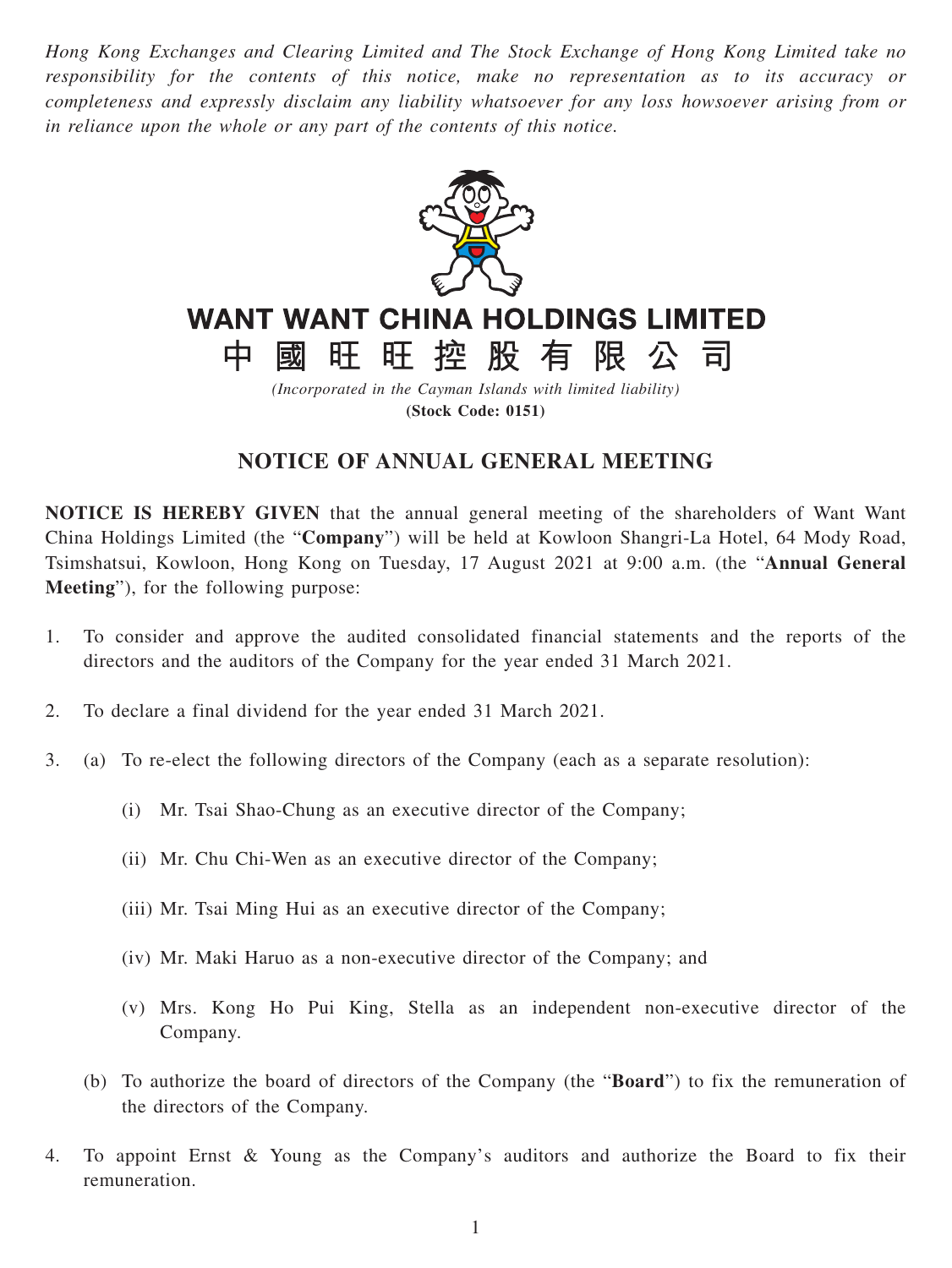#### **ORDINARY RESOLUTIONS**

As special business, to consider and, if thought fit, approve with or without amendments the following ordinary resolutions:

### 5. "**THAT**:

- (a) subject to paragraph (b) below, the exercise by the directors of the Company (the "**Directors**") during the Relevant Period (as defined below) of all the powers of the Company to repurchase shares of US\$0.02 each in the share capital of the Company ("**Shares**") on The Stock Exchange of Hong Kong Limited (the "**Hong Kong Stock Exchange**") or on any other stock exchange on which the securities of the Company may be listed and recognized by the Securities and Futures Commission of Hong Kong and the Hong Kong Stock Exchange for this purpose, subject to and in accordance with the applicable laws and requirements of the Rules Governing the Listing of Securities on the Hong Kong Stock Exchange (the "**Hong Kong Listing Rules**") or any other stock exchange as amended from time to time, be and is hereby generally and unconditionally approved;
- (b) the total number of Shares which may be repurchased pursuant to the approval in paragraph (a) above shall not exceed ten per cent (10%) of the number of issued Shares of the Company as at the date of passing of this Resolution 5 and the said approval shall be limited accordingly; and
- (c) for the purpose of this Resolution 5:

"Relevant Period" means the period from the passing of this Resolution 5 until whichever is the earliest of:

- (i) the conclusion of the next annual general meeting of the Company; or
- (ii) the expiration of the period within which the next annual general meeting of the Company is required to be convened under its articles of association or any applicable  $law(s);$  or
- (iii) the date on which the authority given under this Resolution 5 is revoked or varied by an ordinary resolution of the shareholders of the Company in general meeting."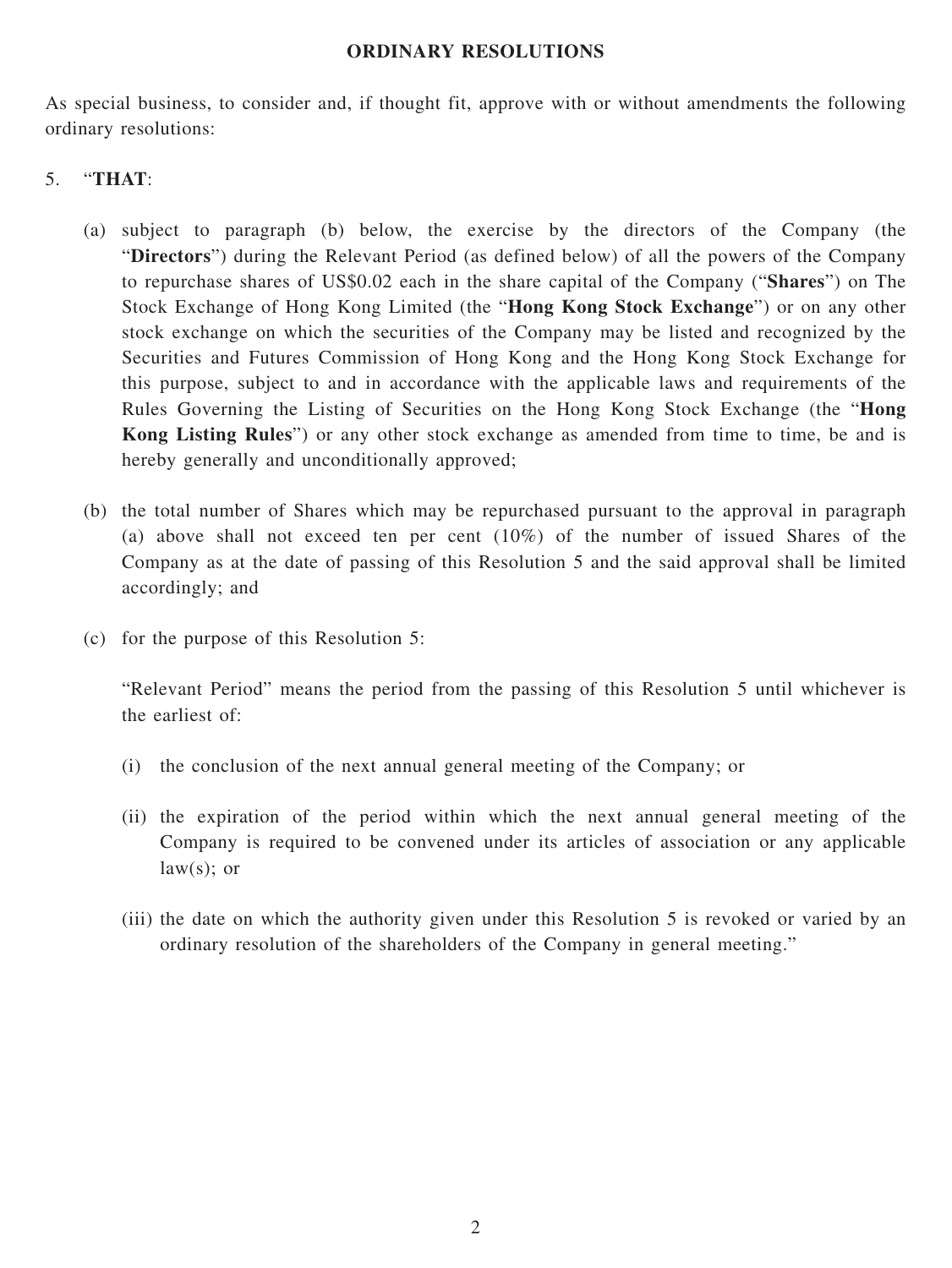## 6. "**THAT**:

- (a) subject to paragraph (c) below, the exercise by the Directors during the Relevant Period (as defined below) of all the powers of the Company to allot, issue and deal with additional Shares and to make or grant offers, agreements, options and warrants which might require the exercise of such power be and is hereby generally and unconditionally approved;
- (b) the approval in paragraph (a) of this Resolution 6 shall authorize the Directors during the Relevant Period (as defined below) to make or grant offers, agreements, options and warrants which might require the exercise of such power after the end of the Relevant Period;
- (c) the total number of Shares allotted or agreed conditionally or unconditionally to be allotted (whether pursuant to an option or otherwise) by the Directors pursuant to the approval in paragraph (a) of this Resolution 6, otherwise than pursuant to, (i) a Rights Issue (as defined below), (ii) any option scheme or similar arrangement for the time being adopted for the grant or issue to officers and/or employees of the Company and/or any of its subsidiaries of Shares or rights to acquire Shares or (iii) any scrip dividend or similar arrangement providing for the allotment of Shares in lieu of the whole or part of a dividend on Shares in accordance with the articles of association of the Company, shall not exceed twenty per cent (20%) of the number of issued Shares of the Company as at the date of passing of this Resolution 6, and the said approval shall be limited accordingly; and
- (d) for the purpose of this Resolution 6:

"Relevant Period" means the period from the passing of this Resolution 6 until whichever is the earliest of:

- (i) the conclusion of the next annual general meeting of the Company; or
- (ii) the expiration of the period within which the next annual general meeting of the Company is required to be convened under its articles of association or any applicable  $law(s);$  or
- (iii) the date on which the authority given under this Resolution 6 is revoked or varied by an ordinary resolution of the shareholders of the Company in general meeting.

"Rights Issue" means an offer of shares open for a period fixed by the Directors to the holders of the Shares or any class thereof on the register on a fixed record date in proportion to their then holdings of such Shares or class thereof (subject to such exclusion or other arrangements as the Directors may deem necessary or expedient in relation to fractional entitlements or legal or practical problems having regard to any restrictions or obligations under the laws of, or the requirements of any recognized regulatory body or any stock exchange in, any territory outside Hong Kong applicable to the Company)."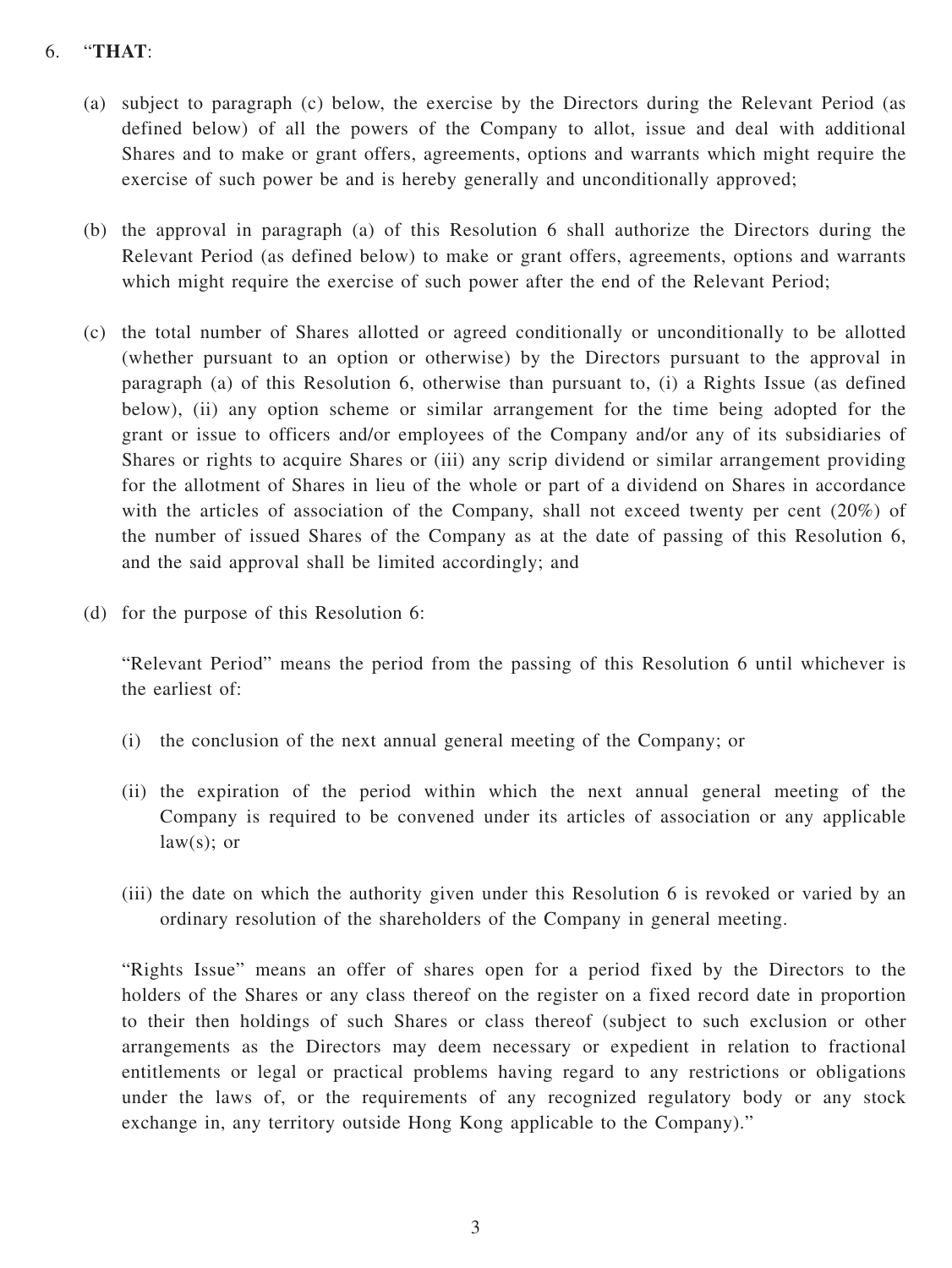7. "**THAT** subject to the passing of Resolutions 5 and 6, the general mandate referred to in Resolution 6 above be and is hereby extended by the addition to the total number of Shares of the Company which may be allotted or agreed to be allotted by the Directors of the Company pursuant to such general mandate, the total number of Shares repurchased by the Company pursuant to the general mandate referred to in Resolution 5 above, provided that such total number of Shares shall not exceed ten per cent (10%) of the number of issued Shares of the Company as at the date of passing of this Resolution 7."

> By Order of the Board **Want Want China Holdings Limited Lai Hong Yee**

> > *Director*

Hong Kong, 12 July 2021

*Notes:*

- (1) Any member entitled to attend and vote at the Annual General Meeting convened under the above notice is entitled to appoint one or more proxies to attend and vote on his/her/its behalf. A proxy needs not be a member of the Company. All forms of proxy, together with the powers of attorney or other authorities, if any, under which they are signed, or notarially certified copies thereof, must be deposited with the Company's Hong Kong branch share registrar, Computershare Hong Kong Investor Services Limited at 17M Floor, Hopewell Centre, 183 Queen's Road East, Wanchai, Hong Kong not later than 48 hours before the time appointed for the holding of the Annual General Meeting (i.e. not later than 9:00 a.m. on Sunday, 15 August 2021) or any adjournment thereof. Please note that 14 August 2021 and 15 August 2021 are not working days in Hong Kong and Computershare Hong Kong Investor Services Limited's offices will not be open on these days for physical delivery of the form of proxy. To be effective, all proxy appointments must be lodged with Computershare Hong Kong Investor Services Limited before the deadline. Completion and return of the form of proxy will not preclude a shareholder from attending and voting in person at the Annual General Meeting (or any adjournment thereof) if he/she/it so wishes and in such event, the relevant form of proxy shall be deemed to be revoked.
- (2) The instrument appointing a proxy shall be in writing under the hand of the appointer or an attorney duly authorized in writing. If the appointer is a corporation, the form of proxy must be under its common seal or under the hand of an officer, attorney or other person authorized to sign the form of proxy.
- (3) In order to qualify to attend and vote at the Annual General Meeting, all transfers accompanied by the relevant share certificates must be lodged with the Company's Hong Kong branch share registrar and transfer office, Computershare Hong Kong Investor Services Limited at Shops 1712-1716, 17th floor, Hopewell Centre, 183 Queen's Road East, Wanchai, Hong Kong, not later than 4:30 pm on 11 August 2021, for the purpose of effecting the share transfers. The register of members of the Company will be closed from 12 August 2021 to 17 August 2021 (both dates inclusive).
- (4) In order to qualify for the entitlement to the abovementioned proposed final dividend (subject to shareholders' approvals at the Annual General Meeting), all transfers accompanied by the relevant share certificates must be lodged with the Company's Hong Kong branch share registrar and transfer office, Computershare Hong Kong Investor Services Limited at Shops 1712-1716, 17th floor, Hopewell Centre, 183 Queen's Road East, Wanchai, Hong Kong, not later than 4:30 pm on 20 August 2021, for the purpose of effecting the share transfers. The register of members will be closed from 21 August 2021 to 25 August 2021 (both dates inclusive).
- (5) Where there are joint registered holders of any Share(s), any one of such persons may vote at the Annual General Meeting, either personally or by proxy, in respect of such Share(s) as if he/she were solely entitled thereto; but if more than one of such joint holders are present at the Annual General Meeting, personally or by proxy, the vote of the joint holder whose name stands first in the register of members and who tenders a vote, whether in person or by proxy, will be accepted to the exclusion of the votes of the other joint holder(s).
- (6) Biographical details of the retiring Directors who offer themselves for re-election at the Annual General Meeting are set out in Appendix II to the Circular dated 12 July 2021 of which this notice forms part.